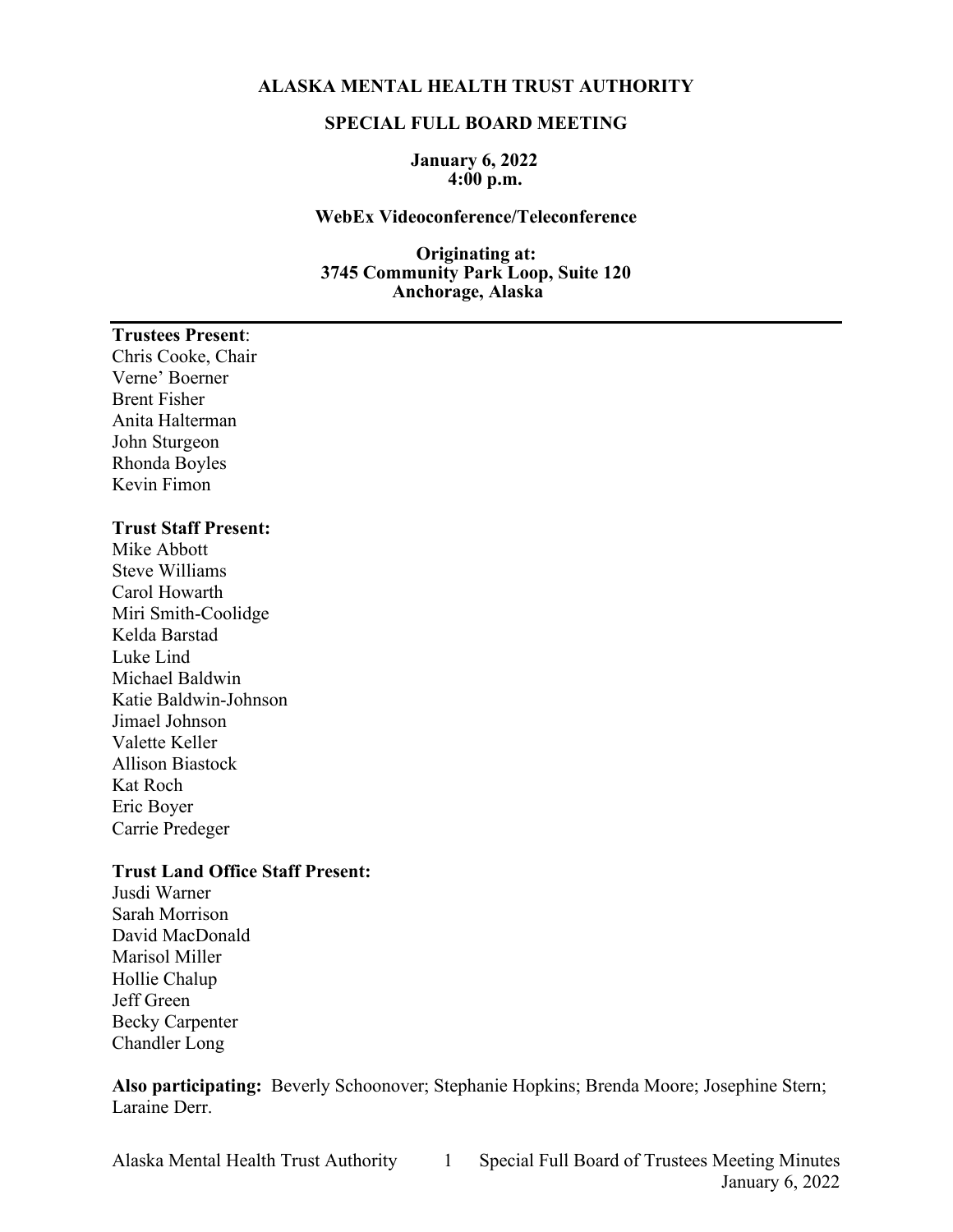## **PROCEEDINGS**

## **CALL TO ORDER**

CHAIR COOKE called the meeting of the Special Full Board meeting to order, and began with a roll call. All the trustees were present.

## **ANNOUNCEMENTS AND APPROVAL OF THE AGENDA**

CHAIR COOKE asked for any announcements. There being none, he moved to the agenda, asked for a motion to approve the agenda.

**MOTION:** A motion that the board approve the agenda was made by TRUSTEE HALTERMAN; seconded by TRUSTEE STURGEON.

*After the roll-call vote, the MOTION was APPROVED. (Trustee Halterman, yes; Trustee Fimon, yes; Trustee Boyles, yes; Trustee Boerner, yes; Trustee Fisher, yes; Trustee Sturgeon, yes; Chair Cooke, yes.)*

# **ETHICS DISCLOSURES**

CHAIR COOKE asked for any ethics disclosures. There being none, he moved to the topic for the meeting, the CEO transition. He summarized that since Mike Abbott gave notice last summer that he was leaving, the board engaged a search firm and also advertised the availability of the position. The board went through an extensive search process, received a large number of applicants, and a screening of them. At the end of that process, the board made a recommendation which was not made public because approval by the Governor's Office is required for this hire. He continued, that request was submitted, and we have received approval from the Governor's Office for that recommendation. In response to that, and to formally conclude the CEO selection, he asked for a motion.

**MOTION:** A motion that the Alaska Mental Health Authority Board of Trustees approve and confirm the selection of Steven Williams as Chief Executive Officer of the Alaska Mental Health Trust Authority. The effective date of this appointment shall be January 15, 2022, and his starting salary shall be \$196,000, with all standard State employee benefits, was made by TRUSTEE STURGEON; seconded by TRUSTEE HALTERMAN.

*After the roll-call vote, the MOTION was APPROVED. (Trustee Boerner, yes; Trustee Boyles, yes; Trustee Fimon, yes; Trustee Fisher, yes; Trustee Halterman, yes; Trustee Sturgeon, yes; Chair Cooke, yes.)*

CHAIR COOKE stated that he had indicated several months ago that it was his intent that once a new CEO was selected that he would be relinquishing the position of Chair and handing that over to the Vice Chair, pending the next board meeting, and an election at that board meeting as called for in the bylaws; and it was his intent to do so. It will be effective at the close of business on Friday, the  $7<sup>th</sup>$ . He continued that he would remain on the board for as long as his term lasts. It technically ends March 1<sup>st</sup>, but it will end whenever a successor is named by the Governor and confirmed by the Legislature. He stated that it was a distinct honor and privilege to serve as Chair of this board, and he appreciated the opportunity. He thanked everyone very much.